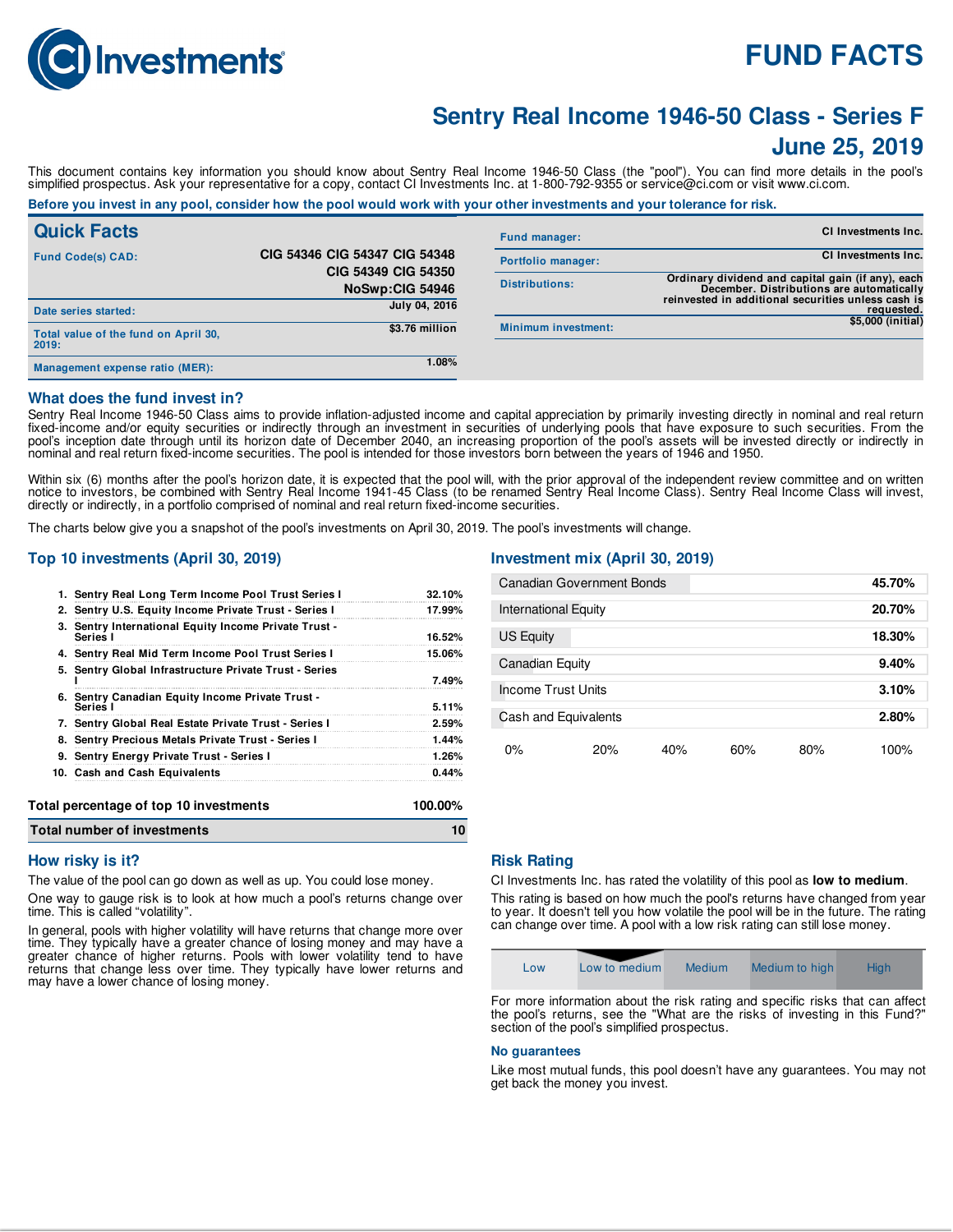# **Sentry Real Income 1946-50 Class - Series F**

## **How has the fund performed?**

This section tells you how Series F securities of the pool have performed over the past 2 years. Returns are after expenses have been deducted. These expenses reduce the pool's returns.

#### **Year-by-year returns**

This chart shows how Series F securities of the pool performed in each of the past 2 years. The pool dropped in value in 1 of the 2 years. The range of returns and change from year to year can help you assess how risky the pool has been in the past. It does not tell you how the pool will perform in the future.



#### **Best and worst 3-month returns**

This table shows the best and worst returns for Series F securities of the pool in a 3-month period over the past 2 years. The best and worst 3-month returns could be higher or lower in the future. Consider how much of a loss you could afford to take in a short period of time.

|                    | <b>Return</b> | 3 months ending   | If you invested \$1,000 at the beginning of the period |
|--------------------|---------------|-------------------|--------------------------------------------------------|
| <b>Best return</b> | 5.7%          | April 30, 2017    | Your investment would rise to \$1,057                  |
| Worst return       | 5.0%          | December 31. 2018 | Your investment would drop to \$950                    |

#### **Average return**

A person who invested \$1,000 in Series F securities of the pool on the series' start date would have had \$1,115 as of April 30, 2019. This works out to an annual compound return of 3.9%.

#### **Who is this fund for?**

This pool may be suitable for you if you:

- are willing to accept a low to medium degree of risk
- $\bullet$ are born between the years of 1946 and 1950 and are seeking inflation-adjusted income (or seeking inflation-adjusted income similar to that of an investor born between the years of 1946 and 1950) and seeking the potential for capital appreciation
- are planning to hold your investment for the long term

#### **A word about tax**

In general, you'll have to pay income tax on any money you make on a pool. How much you pay depends on the tax laws where you live and whether or not you hold the pool in a registered plan such as a Registered Retirement Savings Plan, or a Tax-Free Savings Account. Keep in mind that if you hold your pool in a non-registered account, pool distributions are included in your taxable income, whether you get them in cash or have them reinvested.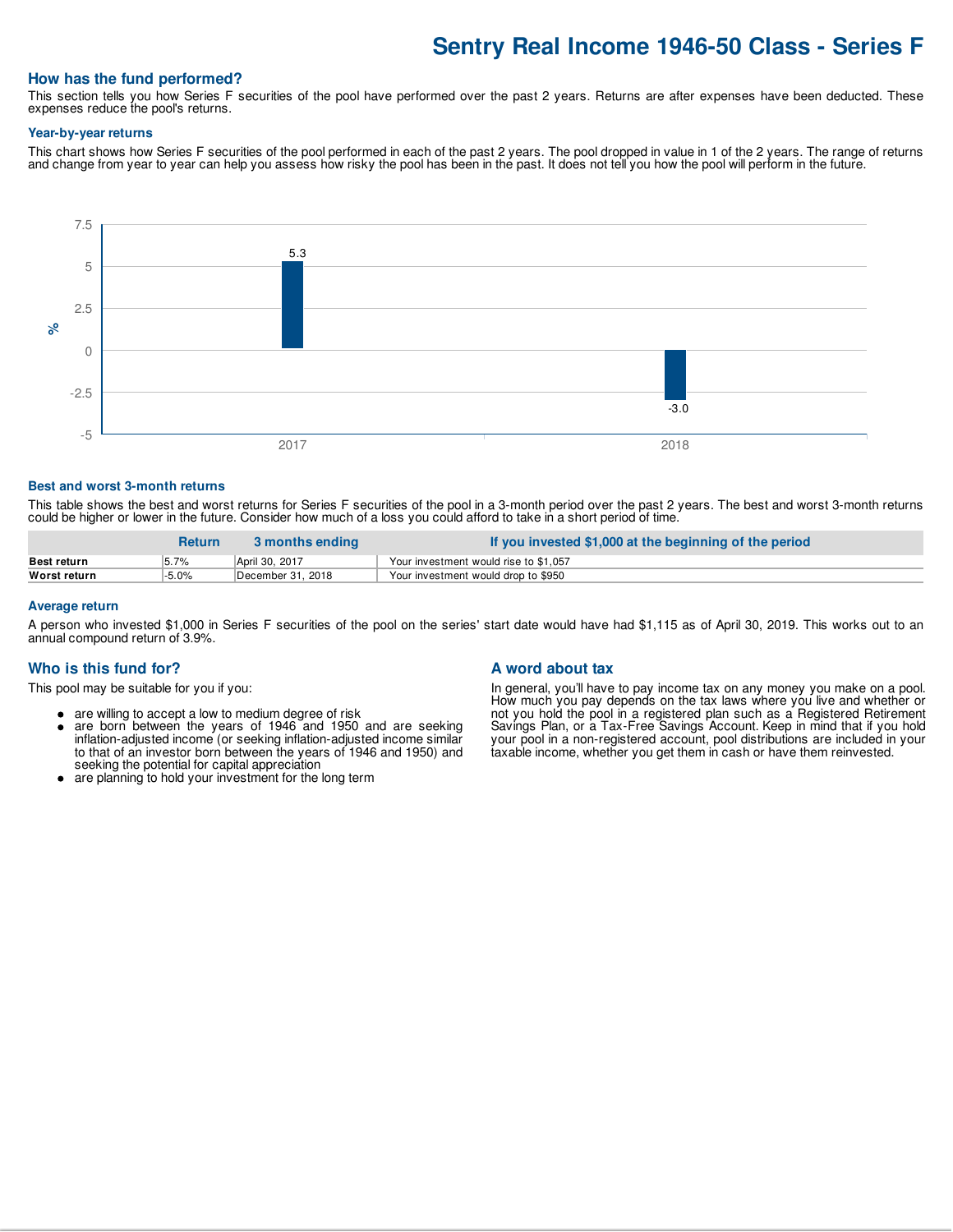# **Sentry Real Income 1946-50 Class - Series F**

# **How much does it cost?**

The following tables show the fees and expenses you could pay to buy, own and sell Series F securities of the pool. The fees and expenses - including any commissions - can vary among series of a pool and among pools. Higher commissions can influence representatives to recommend one investment over another. Ask about other pools and investments that may be suitable for you at a lower cost.

#### **1. Sales charges**

No sales charge is paid when you own Series F securities of the pool.